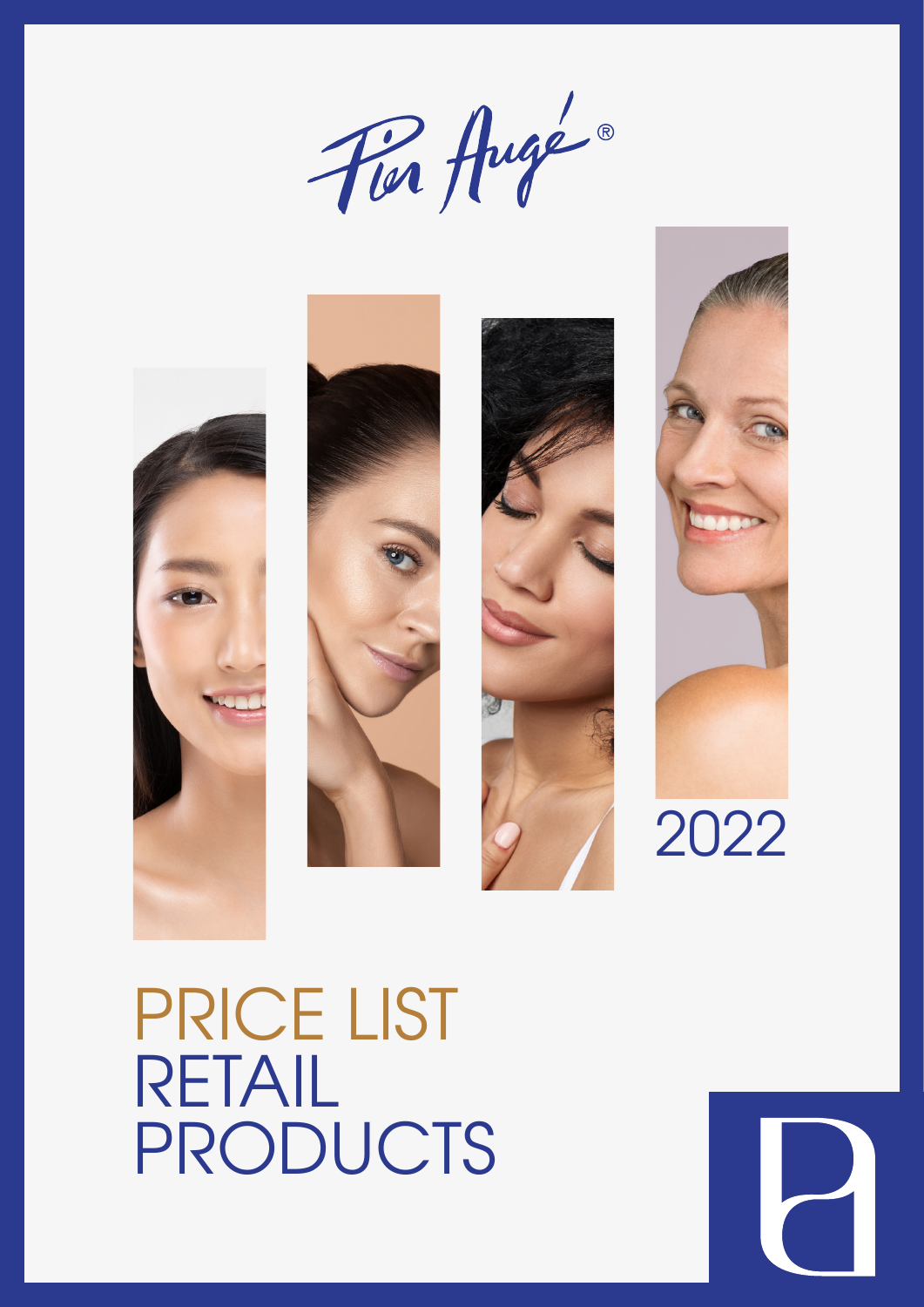# FACE- RETAIL

| Ref.   | <b>Product</b>                          | <b>EAN Code</b> | Capacity          | Price<br>incl.tax $\epsilon$ |
|--------|-----------------------------------------|-----------------|-------------------|------------------------------|
|        |                                         |                 |                   |                              |
|        | THE ESSENTIALS                          |                 |                   |                              |
| 1401   | HUILE LACTÉE Total Cleansing Oil        | 3530151401007   | Pump bottle 200ml | 27,50                        |
| 14018  | HUILE LACTÉE Total Cleansing Oil        | 3530151401809   | Pump bottle 30ml  | 7,00                         |
| N 1071 | <b>LEAPSAL CLEANSER Gentle Cleanser</b> | 3530151071002   | Pump bottle 200ml | 26,50                        |
| 0621 N | <b>SAVON Cleansing Cream</b>            | 3530150621000   | Tube 100ml        | 26,50                        |
| 2601   | myPERFECT GEL Gentle Purifying Cleanser | 3530152601000   | Pump bottle 200ml | 26,50                        |
| N 1201 | L'EAU DE MOUSSE Radiant Cleanser        | 3530151201003   | Pump bottle 150ml | 29,90                        |
| N 1891 | <b>Exfoliating Cream</b>                | 3530151891006   | Bottle 200ml      | 29,90                        |
| N 1171 | <b>TONIC Gentle Lotion</b>              | 3530151171009   | Pump bottle 200ml | 26,50                        |

| THE ACCOMPLICES |                                             |               |           |       |  |
|-----------------|---------------------------------------------|---------------|-----------|-------|--|
| 1271            | PEELING Gentle Eraser                       | 3530151271006 | Tube 40ml | 33,50 |  |
| 1371            | MASQUE CRÈME Rebalancing Mask               | 3530151371003 | Tube 50ml | 33.50 |  |
| 2121            | <b>DOUCE AURA Resourcing Treatment Mask</b> | 3530152121003 | Tube 50ml | 34,90 |  |

| THE SPECIFICS |                                              |               |           |       |  |
|---------------|----------------------------------------------|---------------|-----------|-------|--|
| 2621          | myPERFECT SOLUTION Purifying Concentrate     | 3530152621008 | Tube 15ml | 19.50 |  |
| 2951          | Eye Gel PA 24                                | 3530152951006 | Tube 15ml | 29,90 |  |
| 0121          | <b>ENTAL ROSE Diffused Redness Regulator</b> | 3530150121005 | Tube 40ml | 39,00 |  |
| 0571          | <b>RIMSER Revitalizing Treatment</b>         | 3530150571008 | Tube 30ml | 39,00 |  |

| NUTRI SOOTH |                                             |               |           |       |
|-------------|---------------------------------------------|---------------|-----------|-------|
| (0171)      | <b>ENTAL DÉLICATE Soothing Treatment</b>    | 3530150171000 | Tube 40ml | 40,90 |
| 0671        | SUPER ENTAL Complete Revitalizing Treatment | 3530150671005 | Tube 40ml | 44.90 |
| 0981        | Repairing Soothing Treatment PA24           | 3530150981005 | Tube 40ml | 59,90 |

| <b>OPTIMAL HYDRATION</b> |                                                    |               |                     |       |  |
|--------------------------|----------------------------------------------------|---------------|---------------------|-------|--|
| N 0221                   | CRÈME DE CONCOMBRE Cucumber Hydrating Treatment    | 3530150221002 | Tube 40ml           | 34.90 |  |
| 1791                     | <b>HYDRA SÉRUM Intensely Hydrating Concentrate</b> | 3530151791009 | Airless bottle 30ml | 84,50 |  |
| 1901                     | FONDAMENTAL Global Hydrating Treatment             | 3530151901002 | lar 50ml            | 99,90 |  |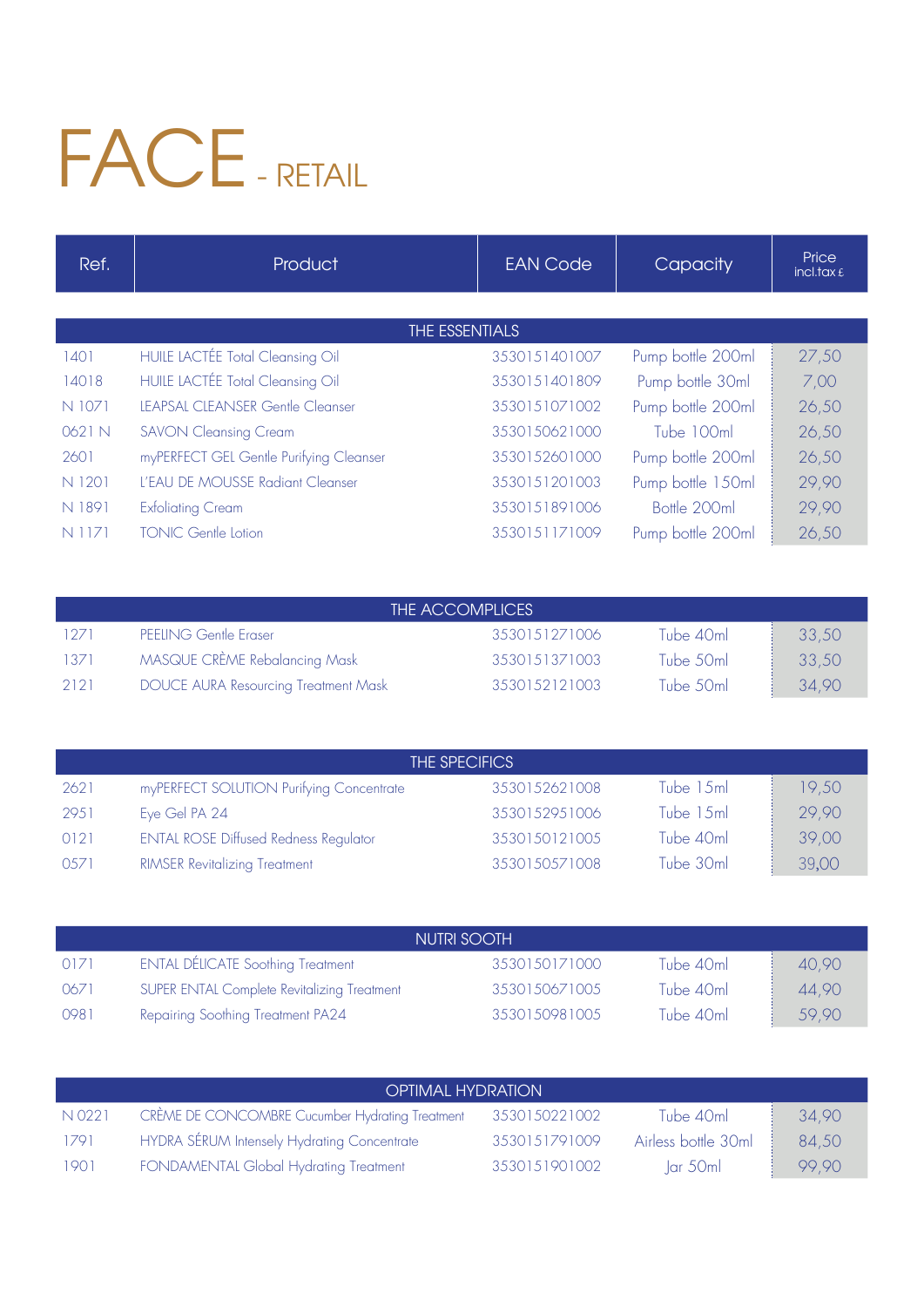# FACE - RETAIL

| Ref.                  | <b>Product</b>                                                                                    | <b>EAN Code</b>                | Capacity                                      | Price<br>incl.tax $\epsilon$ |  |  |
|-----------------------|---------------------------------------------------------------------------------------------------|--------------------------------|-----------------------------------------------|------------------------------|--|--|
|                       |                                                                                                   |                                |                                               |                              |  |  |
| <b>LIGHT RADIANCE</b> |                                                                                                   |                                |                                               |                              |  |  |
| N 0441<br>0451        | NECTAR DE FLEURS Revitalizing Lifting Serum<br>FLEURS D'ABSOLU Luminescent Revitalizing Treatment | 3530150441004<br>3530150451003 | Airless bottle 30ml<br>$\vert$ ar 50m $\vert$ | 99,00<br>72,90               |  |  |

| <b>YOUTH CAPITAL</b> |                                                     |               |                        |       |  |
|----------------------|-----------------------------------------------------|---------------|------------------------|-------|--|
| 0911                 | Unique Treatment Day and Night PA24                 | 3530150911002 | Tube 40ml              | 69,90 |  |
| 1881                 | LE SOIN Regenerating Smoothing Treatment            | 3530151881007 | lar 50ml               | 73,90 |  |
| 1921                 | LE SOIN TEINTÉ Regenerating Smoothing Treatment     | 3530151921000 | $\vert$ ar 50m $\vert$ | 73,90 |  |
| 0941                 | <b>COMPLÉTUDE Regenerating Tri-active Treatment</b> | 3530150941009 | $\vert$ ar 50m $\vert$ | 89,50 |  |

| ETERNAL YOUTH |                                          |               |                        |        |  |
|---------------|------------------------------------------|---------------|------------------------|--------|--|
| N 0921        | ADN PRÉCIEUX Youth Firming Serum         | 3530150921001 | Airless bottle 30ml    | 129,00 |  |
| 0431          | <b>ACMA Re-densifying Treatment</b>      | 3530150431005 | lar 50ml               | 195,00 |  |
| 0461          | <b>AETERNUM Infinite Youth Treatment</b> | 3530150461002 | $\vert$ ar 50m $\vert$ | 210,00 |  |

### BODY- RETAIL

THE BODY

3061N ADN SOIE Revitalizing Body Lotion 3530153061001 Pump bottle 200ml 57,00